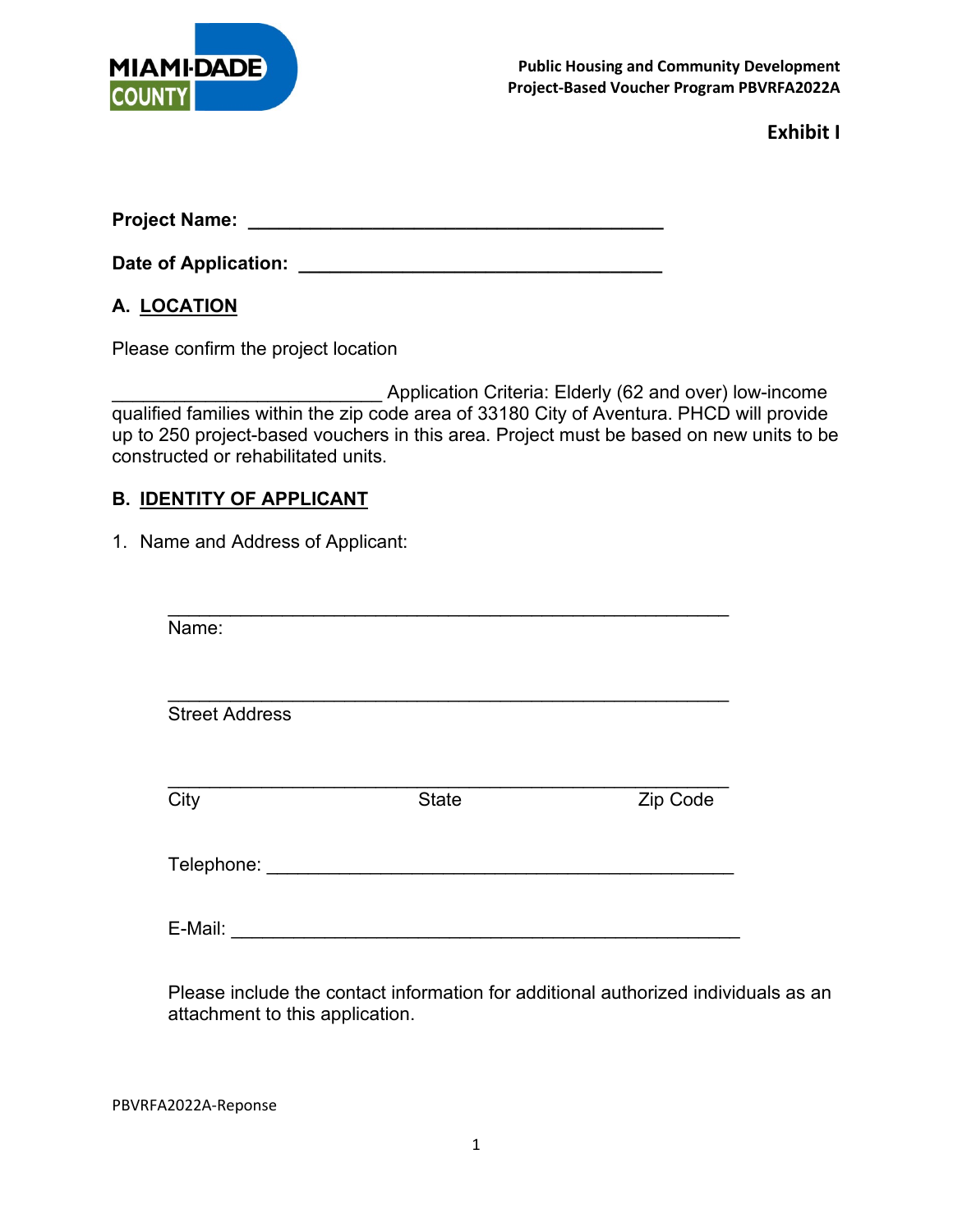

2. Name and Address of owner of property, if different from above: Note: Property must be located within the target area to be considered for this application.

| Name                                                    |                                 |                                                                                         |          |
|---------------------------------------------------------|---------------------------------|-----------------------------------------------------------------------------------------|----------|
| <b>Street Address</b>                                   |                                 |                                                                                         |          |
| City                                                    |                                 | <b>State</b>                                                                            | Zip Code |
| Home Phone                                              |                                 | <b>Work/Message Phone</b>                                                               |          |
| C. DESCRIPTION OF PROPERTY                              |                                 |                                                                                         |          |
| 1. Address of property to be constructed/rehabilitated: |                                 |                                                                                         |          |
| <b>Street Address</b>                                   |                                 |                                                                                         |          |
| City                                                    |                                 | <b>State</b>                                                                            | Zip Code |
| No. of Stories                                          |                                 |                                                                                         |          |
| Elevator?                                               | <u>No Yes</u> No                |                                                                                         |          |
|                                                         |                                 | 2. Complete the following for the building in which the units you propose to construct: |          |
| Size of<br>Units                                        | <b>Total Number</b><br>of Units |                                                                                         |          |
| <b>Studio</b><br>0 Bdrm<br>1 Bdrm<br>2 Bdrm<br>3 Bdrm   |                                 |                                                                                         |          |

4 Bdrm \_\_\_\_\_\_\_\_\_\_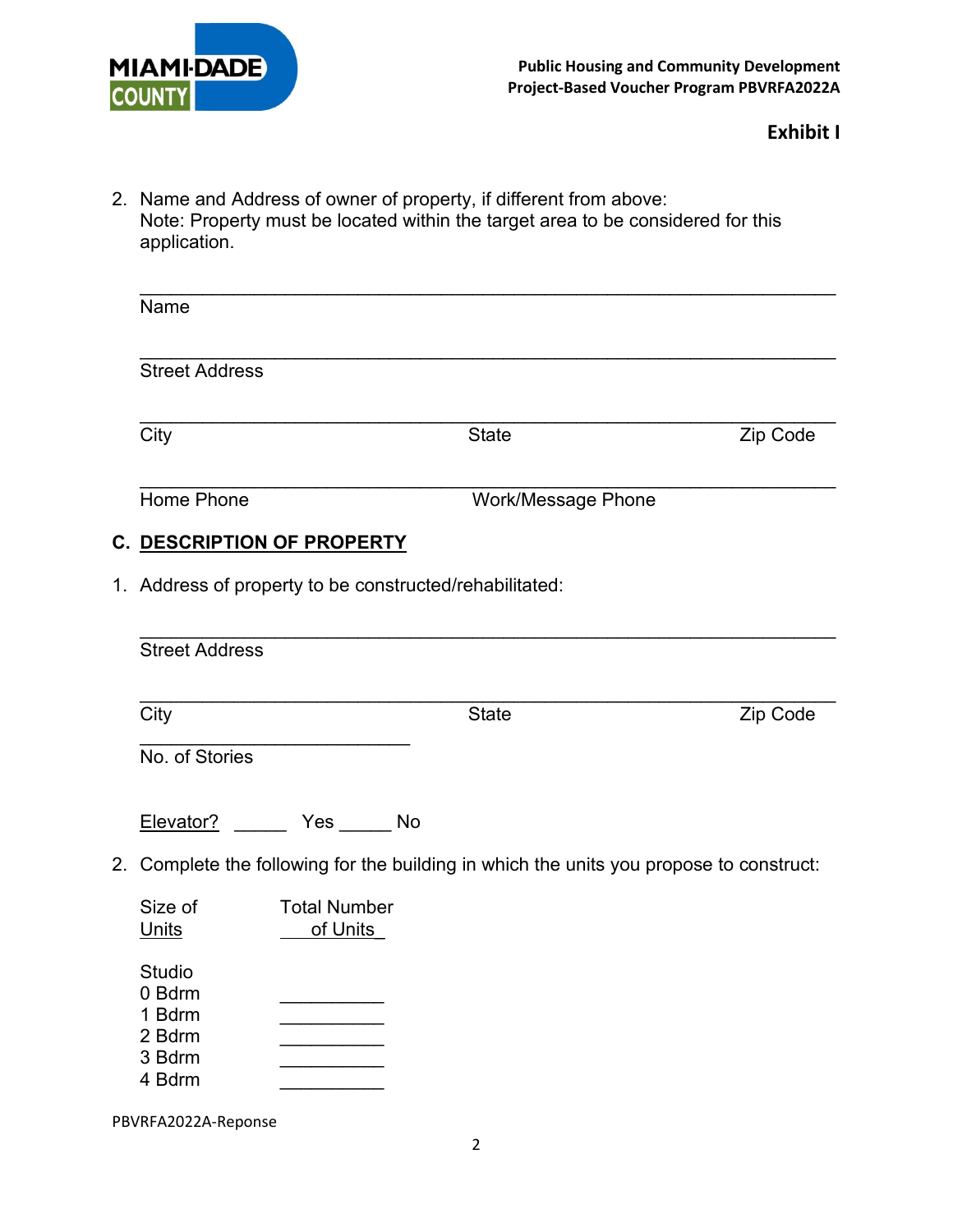

3. Please indicate the number of units and bedroom size for which subsidies are being sought.

| Size of<br>Units | <b>Total Number</b><br>of Units |
|------------------|---------------------------------|
| Studio           |                                 |
| 0 Bdrm           |                                 |
| 1 Bdrm           |                                 |
| 2 Bdrm           |                                 |
| 3 Bdrm           |                                 |
| 4 Bdrm           |                                 |

4. Please indicate the requested rents for each bedroom size for which subsidies are being sought.

| Size of<br>Units           | <b>Total Number</b><br>of Units |
|----------------------------|---------------------------------|
| Studio<br>0 Bdrm<br>1 Bdrm |                                 |
| 2 Bdrm                     |                                 |
| 3 Bdrm                     |                                 |
| 4 Bdrm                     |                                 |

5. Are there any non-residential units (e.g., commercial office space) in this property that you propose to construct? \_\_\_\_\_\_\_\_\_\_ Yes \_\_\_\_\_\_\_\_\_\_ No

\_\_\_\_\_\_\_\_\_\_\_\_\_\_\_\_\_\_\_\_\_\_\_\_\_\_\_\_\_\_\_\_\_\_\_\_\_\_\_\_\_\_\_\_\_\_\_\_\_\_\_\_\_\_\_\_\_\_\_\_\_\_\_\_\_\_\_ \_\_\_\_\_\_\_\_\_\_\_\_\_\_\_\_\_\_\_\_\_\_\_\_\_\_\_\_\_\_\_\_\_\_\_\_\_\_\_\_\_\_\_\_\_\_\_\_\_\_\_\_\_\_\_\_\_\_\_\_\_\_\_\_\_\_\_

If yes, describe:

.

6. Which utilities will be paid for by the tenant directly? (Check any which apply)

| Electricity |  |
|-------------|--|
| Gas         |  |
| Water       |  |
| Sewer       |  |
| Garbage     |  |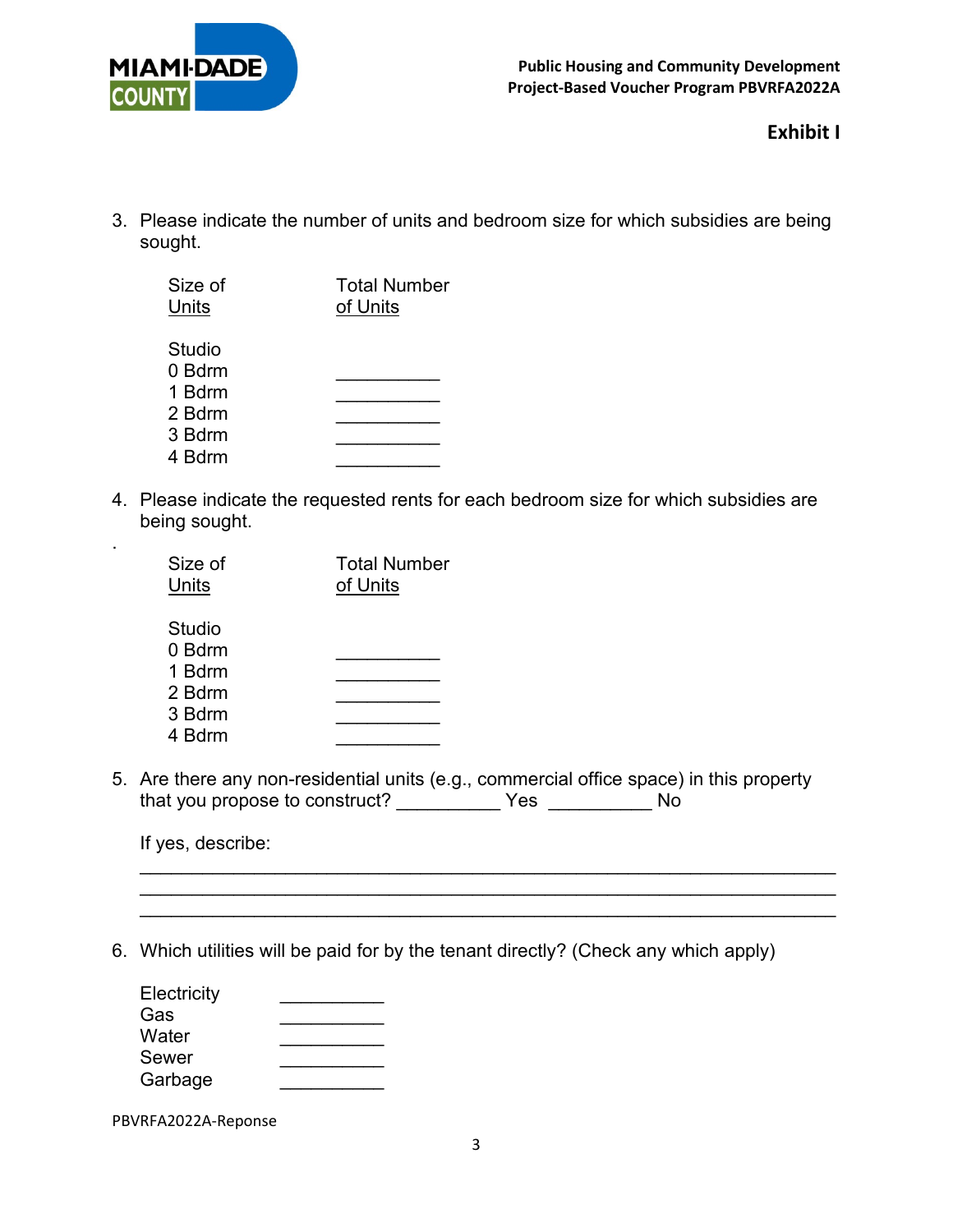

| 7. Which utilities will be paid by the owner? (Check any which apply)                                                                                                                                                                                   |  |  |  |  |  |
|---------------------------------------------------------------------------------------------------------------------------------------------------------------------------------------------------------------------------------------------------------|--|--|--|--|--|
| Electricity<br>Gas<br>Water<br><b>Sewer</b><br>Garbage                                                                                                                                                                                                  |  |  |  |  |  |
| 8. For the utilities paid by the tenant, fill in "G" for Gas or "E" for Electric below:                                                                                                                                                                 |  |  |  |  |  |
| Heating ________________ Cooking ______________ Hot Water Heating _____________                                                                                                                                                                         |  |  |  |  |  |
| 9. Which appliances will be provided by the owner? (Check any which apply)                                                                                                                                                                              |  |  |  |  |  |
| <b>Stove</b><br>Refrigerator                                                                                                                                                                                                                            |  |  |  |  |  |
| 10. Are there any charges in addition to the rent to owner? () Yes, () No<br>If yes, please describe the cost and the estimated monthly charges.                                                                                                        |  |  |  |  |  |
| <b>Description of Charge</b><br><b>Estimated Monthly Charges</b><br>\$<br>$\mathfrak{S}$                                                                                                                                                                |  |  |  |  |  |
| 11. List the distance (in blocks or miles) from this property to the nearest:                                                                                                                                                                           |  |  |  |  |  |
| Supermarket<br><b>Shopping District</b><br><b>Public Transportation</b><br><u>and Hospital</u>                                                                                                                                                          |  |  |  |  |  |
| 12. Is Broadband Infrastructure included?<br>yes __________ no If no, please<br>explain why it is not feasible.                                                                                                                                         |  |  |  |  |  |
| 13. How Many and what percent of units in the project will comply with Section 504 of<br>the Rehabilitation Act of 1973 and have accessibility features (i.e. ADA complaint)?<br>Number of Accessible Units ____________ Percent of total Project Units |  |  |  |  |  |
|                                                                                                                                                                                                                                                         |  |  |  |  |  |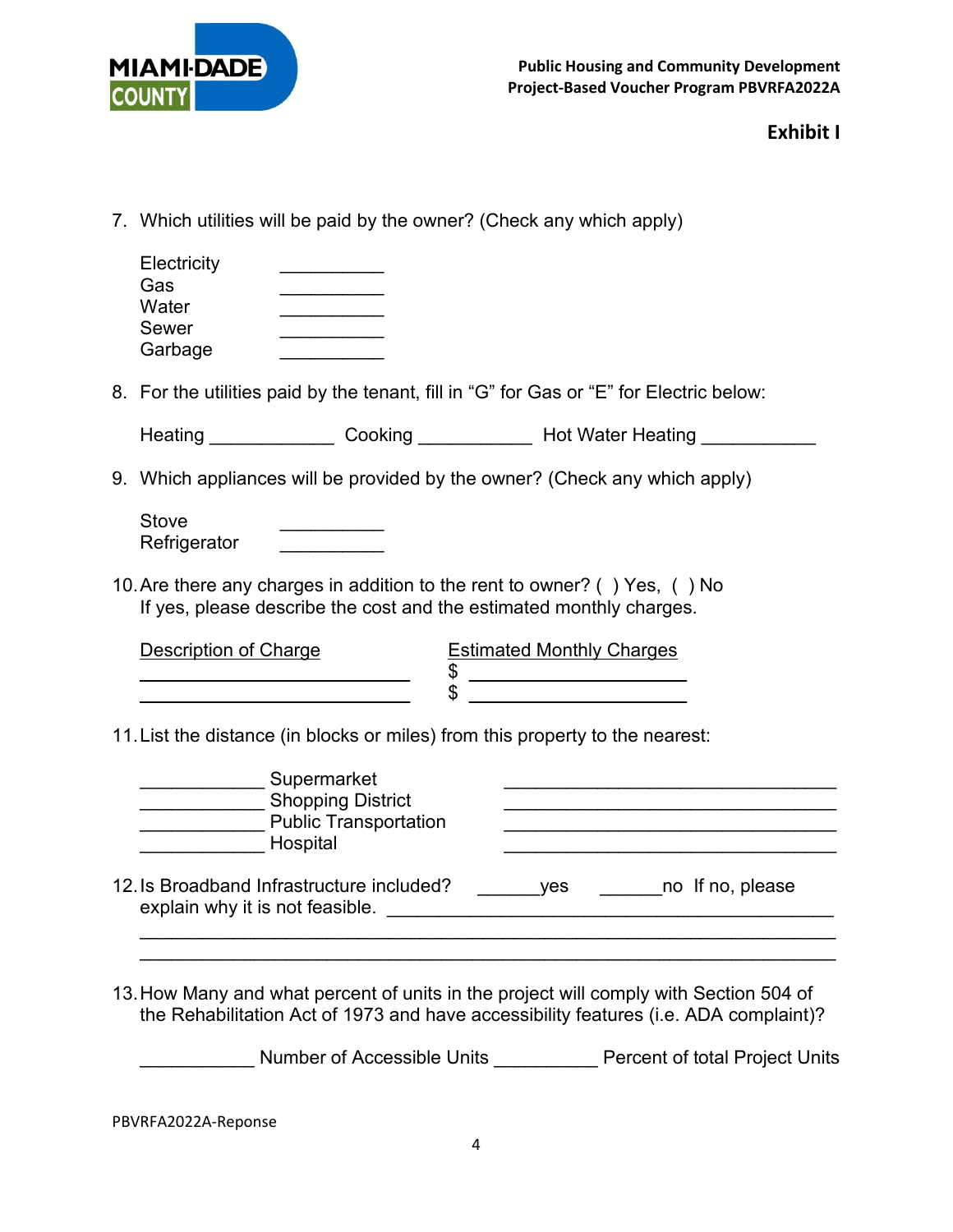

## **D. NEW CONSTRUCTION/REHABILITATION DEVELOPER EXPERIENCE**

List all residential new construction/rehabilitation projects completed by you within the past five years **(use additional sheets as necessary)**:

| Project Address:                                    |  |
|-----------------------------------------------------|--|
|                                                     |  |
| Financing:<br>Source 1: ___________________________ |  |
| Amount 1: ___________________________               |  |
|                                                     |  |
| Amount 2: ____________________________              |  |
|                                                     |  |
|                                                     |  |
| Date Construction Completed:                        |  |

Provide a description with relevant background information on the principals of the development team inclusive of identification of legal counsel, architect, financing staff.

#### E. **FINANCIAL INFORMATION and PROJECT READINESS (No maximum in number of pages)**

- 1. Provide Sources and Uses Sheet.
- 2. Provide operating pro-forma for at least 20 years.
- 3. Provide evidence of Site control.
- 4. Provide evidence of firm commitment of financing for the project.
- 5. Provide other evidence of project readiness, e/g/ administrative site plan review, general contractor's agreement, requisite zoning.
- 6. Substantive Design information. Please include the working drawings, images, and floor plan specifications by bedroom size. Unit and neighborhood amenities.